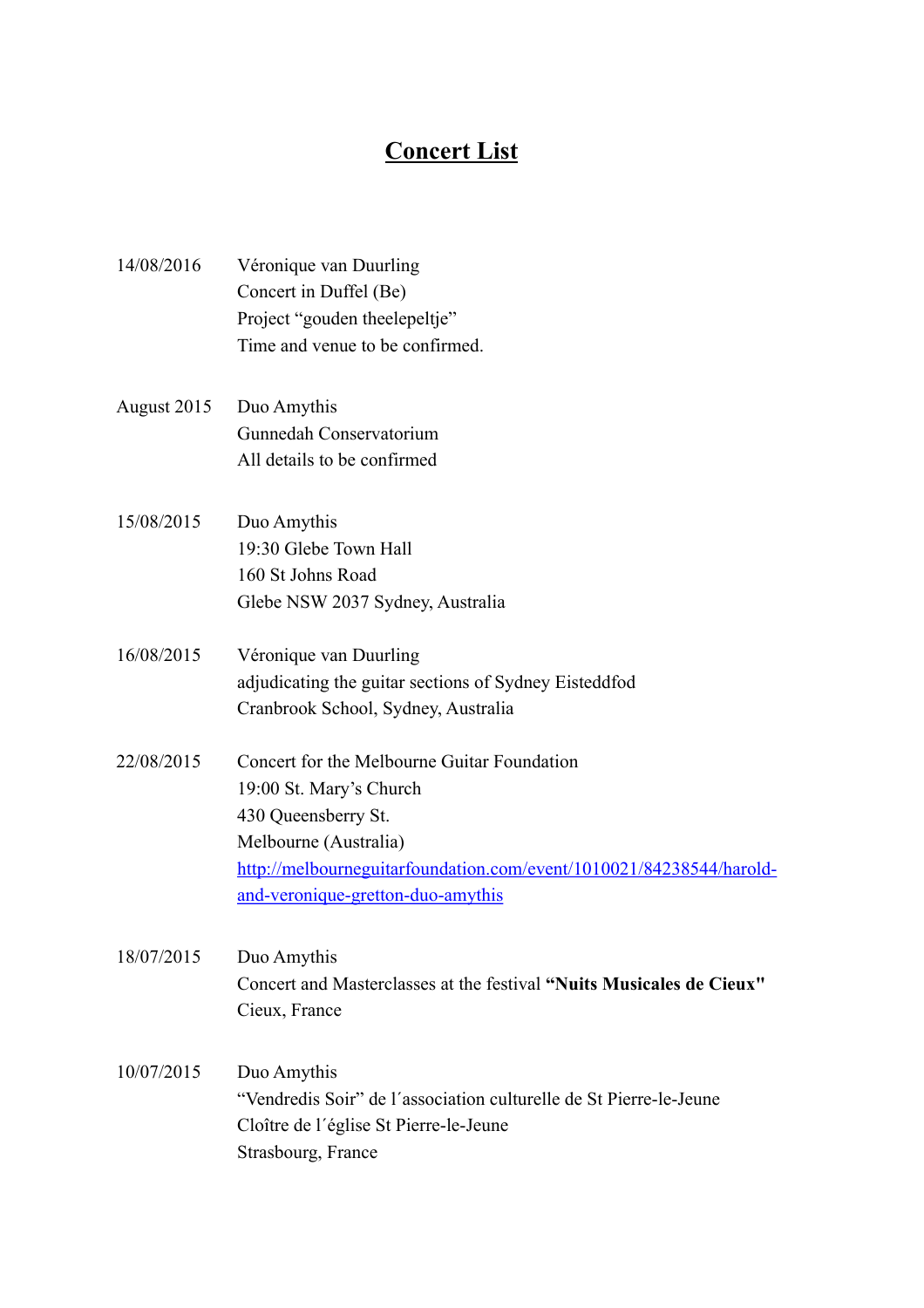| 29/04/2015            | Duo Amythis<br><b>Concert and Masterclasses</b><br>Morelas (Cuernavaca), Mexico<br>Venue to be confirmed                                               |
|-----------------------|--------------------------------------------------------------------------------------------------------------------------------------------------------|
| $23-24$ April<br>2015 | Duo Amythis<br>Concert and Masterclasses at the festival "Encuentro Internacional de<br>Guitarra Xalapa 2015<br>Xalapa, Mexico<br>Date to be confirmed |
| 19/04/2015            | Duo Amythis<br>14:00 Venue to be confirmed<br>Houston, United States                                                                                   |
| 17/04/2015            | Duo Amythis<br>19:30 Lone Star College-Montgomery<br>3200 College Park Dr, Conroe<br>TX 77384, Texas, United States                                    |
| 21/03/2015            | Duo Amythis<br>18:00 Alten Ratsaal<br>Baden Baden, Germany                                                                                             |
| 09/01/2015            | Véronique van Duurling<br>16:30 LA8, Kristalsaal Kulturhaus<br>Lichtentaler Allée 8, Baden Baden, Germany                                              |
| 13/12/2014            | Duo Amythis<br>11:00 IEAC Concert- Vernissage<br>With the "Institute Européen des Arts Céramiques"<br>For "Les Dominicains de Haute Alsace"            |
|                       | 11:00 Réfectoire d'été<br>34 Rue des Dominicains<br>68502 Guebwiller (France)<br>Reservation: +33 (0) 3 89 62 21 82 / <u>les-dominicains.com</u>       |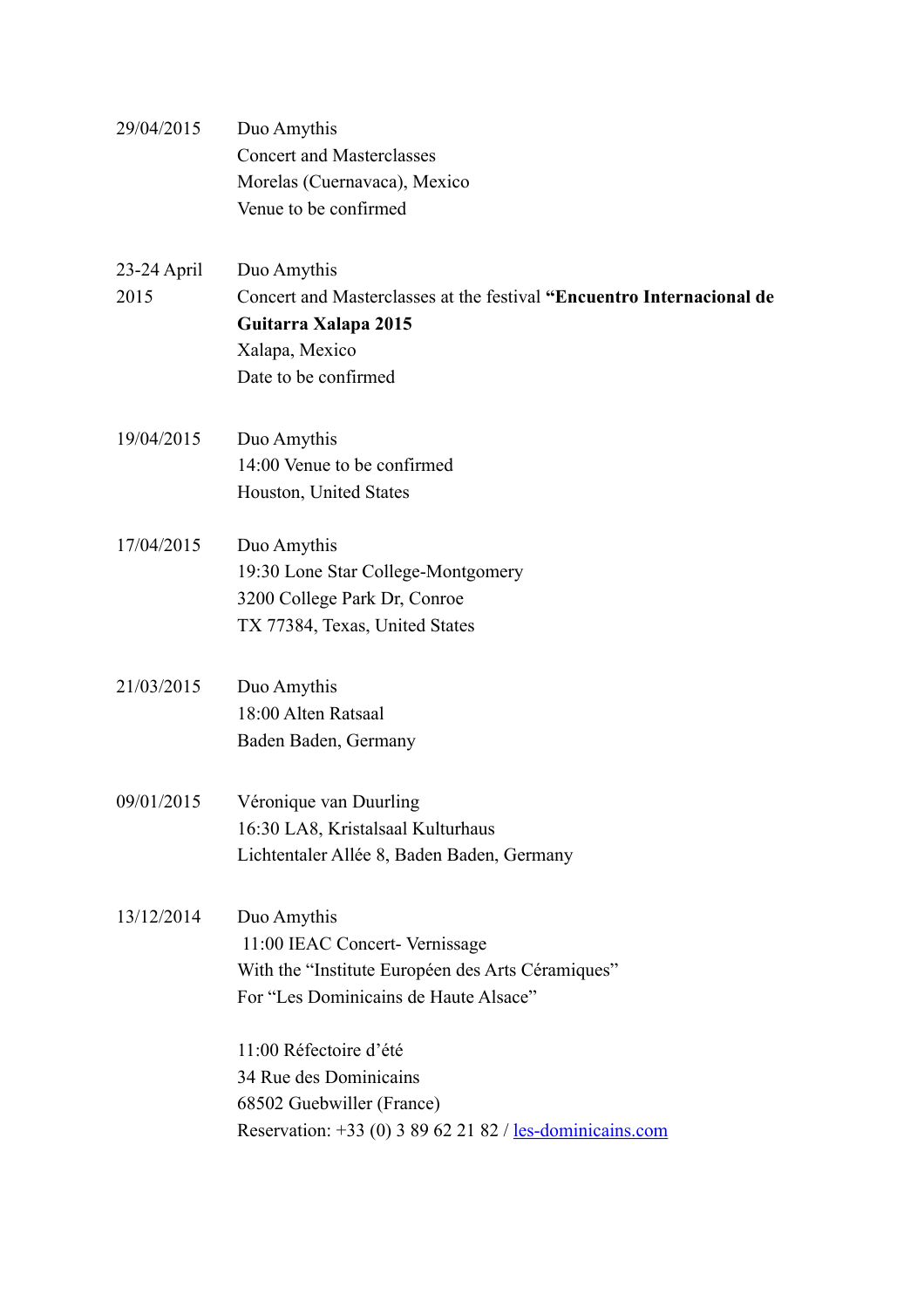| 11/07/2014 | Duo Amythis<br>Festival "Offenburg Erfrischt"                                                                                    |
|------------|----------------------------------------------------------------------------------------------------------------------------------|
|            | Concert on 3 different stages in Offenburg city<br>17:00 Marktplatz<br>18:00 Hauptstrasse<br>19:00 Lindenplatz<br>Offenburg (De) |
| 12/06/2014 | Véronique van Duurling                                                                                                           |
|            | 18:00 Recital<br>Concert in the ADDA Alicante                                                                                    |
|            | ADDA - Auditorio de la Diputación de Alicante (Es)                                                                               |
| 25/05/2014 | Duo Amythis                                                                                                                      |
|            | 11:00 Matinée-Konzert, Musikschule Offenburg                                                                                     |
|            | Weingartenstr. 34,<br>77656 Offenburg, Deutschland                                                                               |
| 30/04/2014 | Duo Amythis                                                                                                                      |
|            | 18:00 Concert<br>Teatre Arniches Avinguda d'Aguilera, 1 - 03007 Alacant. Teatre<br>Arniches (Alacant). (Es)                      |
|            | http://teatres.gva.es/ficha-sala/sala 6/teatre-arniches                                                                          |
| 18/02/2014 | Véronique van Duurling                                                                                                           |
|            | 20:00 Concert in the ADDA Alicante                                                                                               |
|            | ADDA - Auditorio de la Diputación de Alicante (Es)                                                                               |
|            |                                                                                                                                  |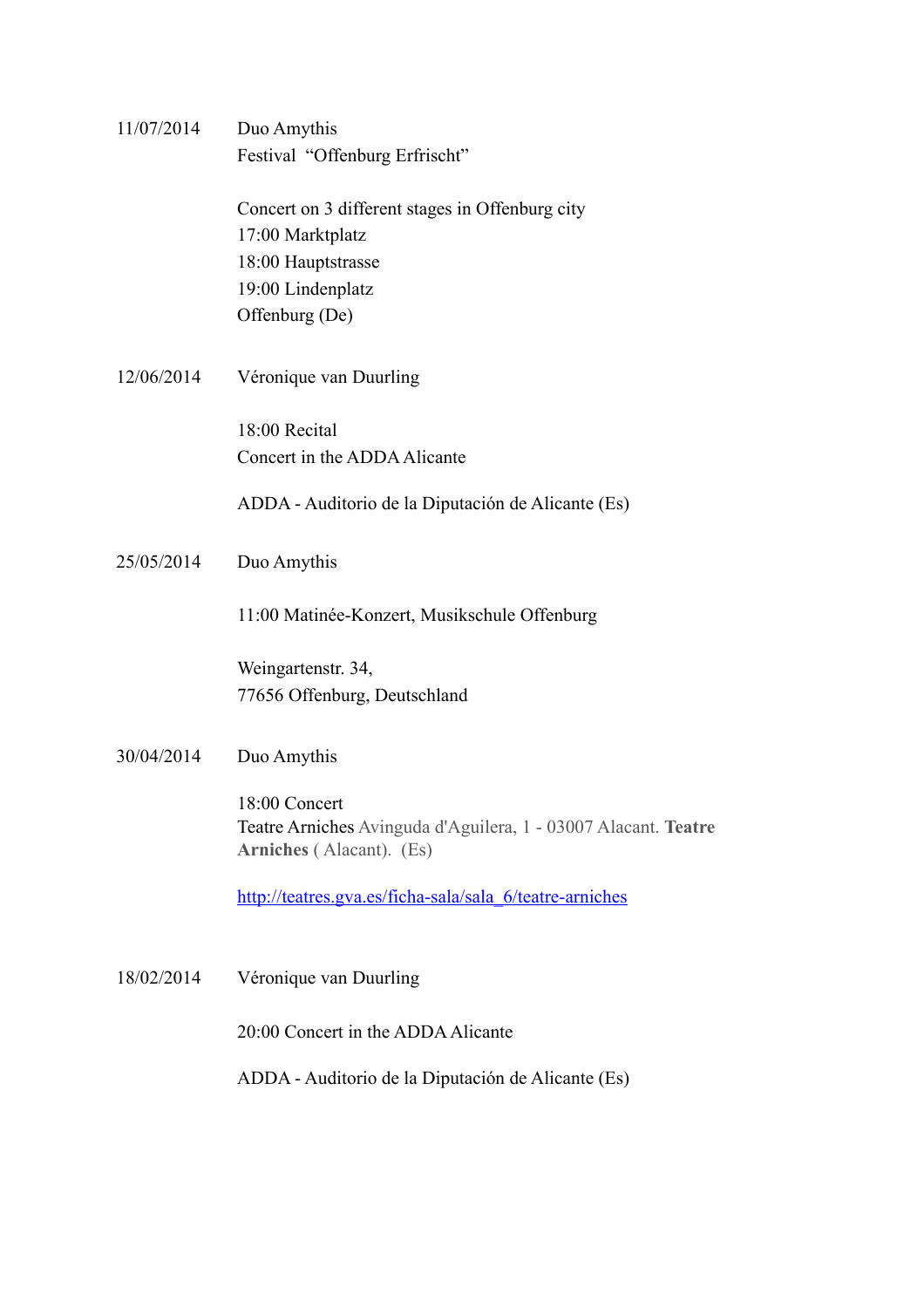|            | 20:00 Concert « Klassik lounge » for 'Les Dominicains de Haute-Alsace'<br>Colmar (Fr)                                                                          |
|------------|----------------------------------------------------------------------------------------------------------------------------------------------------------------|
|            | Project with both performers on different stages, 8m apart, with<br>collaborating a video-project between the 2 stages.                                        |
| 25/01/2014 | Duo Amythis                                                                                                                                                    |
|            | 20:00 Concert « Klassik lounge » for 'Les Dominicains de Haute-Alsace'<br>Colmar (Fr)                                                                          |
|            | Project with both performers on different stages, 8m apart, with<br>collaborating a video-project between the 2 stages.                                        |
| 24/01/2014 | Duo Amythis                                                                                                                                                    |
|            | 20:00 Concert « Klassik lounge » for 'Les Dominicains de Haute-Alsace'<br>Colmar (Fr)                                                                          |
|            | Project with both performers on different stages, 8m apart, with<br>collaborating a video-project between the 2 stages.                                        |
| 10/01/2014 | Véronique van Duurling                                                                                                                                         |
|            | 18:00 Concert<br>"La presentación de la segunda edición del Máster de Interpretación de<br>Guitarra Clásica"<br>En el Museo de la Universidad de Alicante (Es) |
| 24/11/2013 | Véronique van Duurling and Harold Gretton                                                                                                                      |
|            | 17:00 Concert<br><b>Institute Musicale Saint Louis</b><br>« Mignardise Musicale »<br>MusiColombo, 10, rue de la Gare 68300 Saint-Louis (Fr)                    |

26/01/2014 Duo Amythis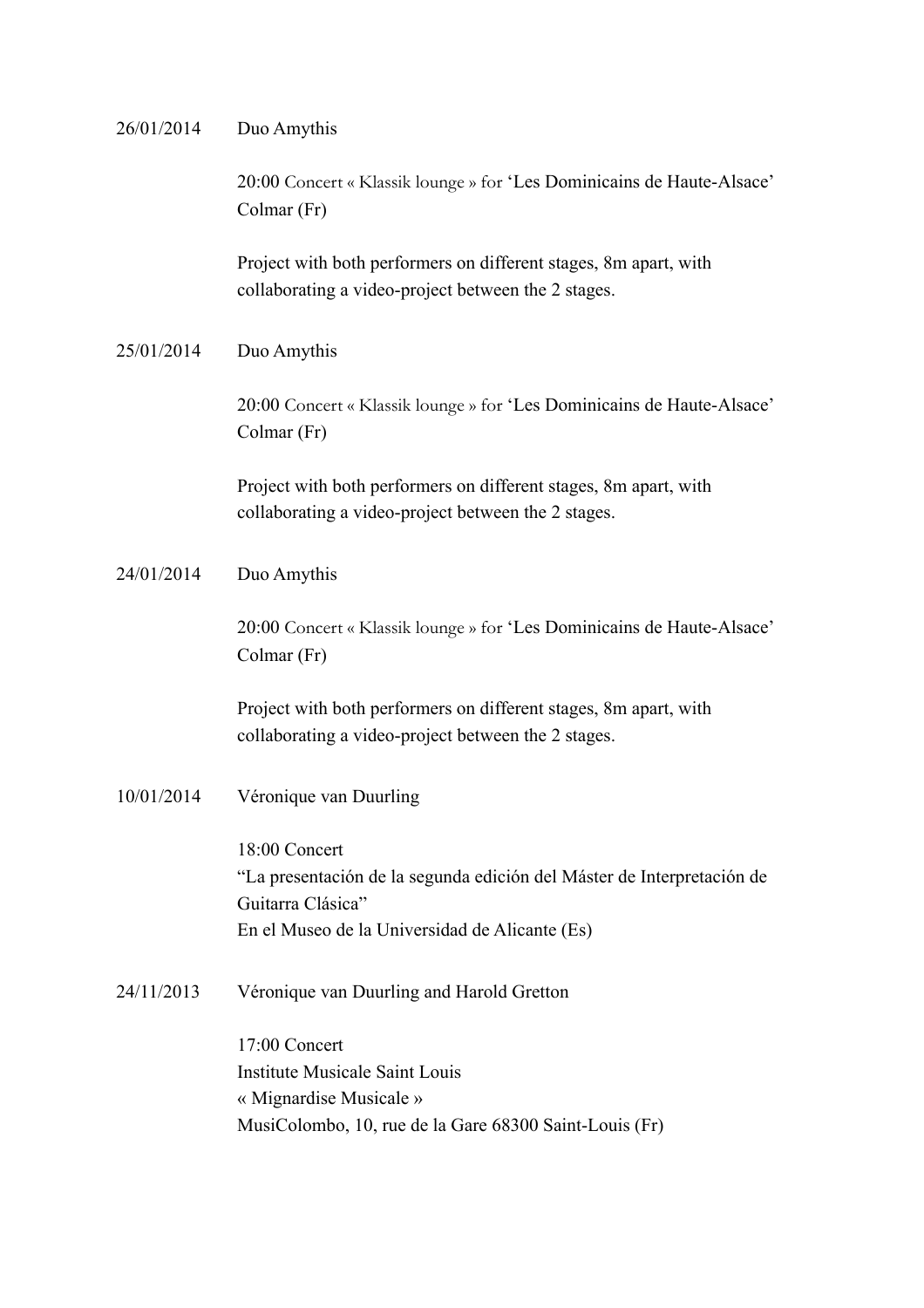| 17/10/2013 | Véronique van Duurling                                                                                                        |
|------------|-------------------------------------------------------------------------------------------------------------------------------|
|            | 11:00 Matinée-Konzert, Musikschule Offenburg                                                                                  |
|            | Weingartenstr. 34,<br>77656 Offenburg, Deutschland                                                                            |
| 29/09/2013 | Véronique van Duurling                                                                                                        |
|            | 11:00 Aperitief concert Davidsfonds                                                                                           |
|            | Conferentiezaal Markt<br>2860 Sint-Katelijne-Waver, België                                                                    |
| 24/08/2013 | Véronique van Duurling                                                                                                        |
|            | 20:00 Galaconcert                                                                                                             |
|            | Centro Artistico y Cultural del Bosque<br>Privada del Bosque S/N Col.Luz del barrio<br>Xalapa, Veracruz<br>Mexico             |
| 12/07/2013 | Véronique van Duurling                                                                                                        |
|            | 21:00 Recital<br>« I Master en Interpretación de Guitarra Clásica de Alicante »<br>Seu Universitaria Ciutat D'Alacant, España |
| 14/04/2013 | Véronique van Duurling and Alfredo Sánchez Oviedo (Mexico)                                                                    |
|            | 12:30 Sant Sebastià, Ruta a les Ermites<br>Xixona, España                                                                     |
|            | « I Master en Interpretación de Guitarra Clásica de Alicante »                                                                |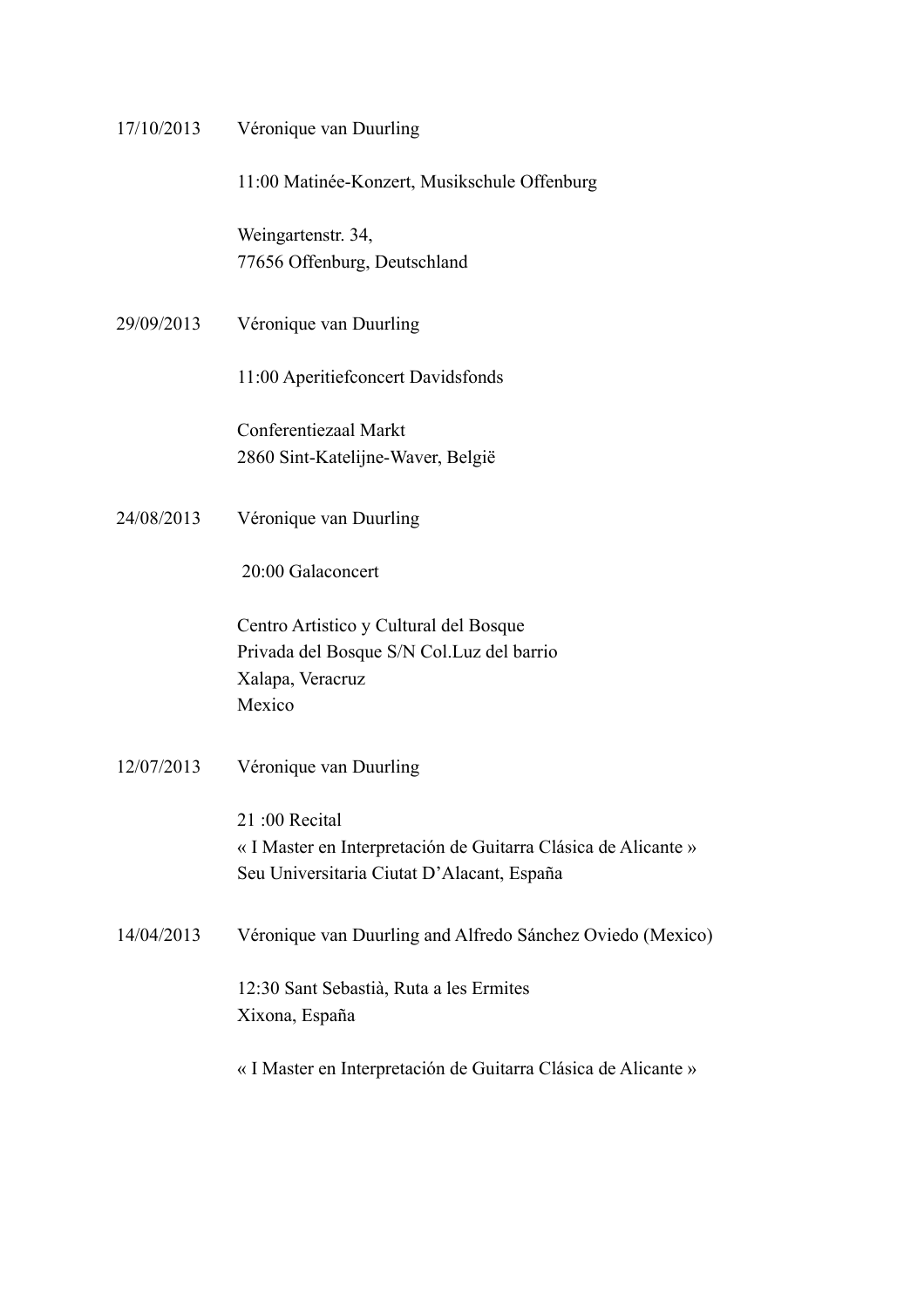| 08/04/2013 | Véronique van Duurling and Niklas Johanssen (Denmark)                   |
|------------|-------------------------------------------------------------------------|
|            | 20:00 OAMI. Décimo aniversario del Diseño Comunitario                   |
|            | (concert for international congress of design)                          |
|            | « I Master en Interpretación de Guitarra Clásica de Alicante »          |
|            | Plaza Santa Maria,                                                      |
|            | Alicante, España                                                        |
| 04/02/2013 | Véronique van Duurling                                                  |
|            | 19:00 Recital - Ciclo de Conciertos, « I Master en Interpretación de    |
|            | Guitarra Clásica de Alicante »                                          |
|            | El Claustro, Ayuntamiento de Alicante, España                           |
|            |                                                                         |
| 14/12/2012 | Duo Amythis                                                             |
|            | 20:00 Private Concert for 'Les Dominicains de Haute-Alsace' Colmar (Fr) |
| 13/12/2012 | Duo Amythis                                                             |
|            | 18:00 Christmas Concert for Live Music Now Karlsruhe (De)               |
|            | Taff Karlsruhe                                                          |
| 09/12/2012 | Duo Amythis                                                             |
|            | 16:00 Concert in the "Alten Ratsal" Baden Baden                         |
|            | Rathaus Baden Baden (De)                                                |
| 12/11/2012 | Duo Amythis                                                             |
|            | 16:00 Private Concert for Live Music Now Karlsruhe                      |
|            | Caritas Karlsruhe (De)                                                  |
| 14/10/2012 | Mignardise Musicale                                                     |
|            | MusiColombo, 10, rue de la Gare 68300 Saint-Louis (Fr)                  |
|            | with Laurent Colombo and Robert Colombo                                 |
|            |                                                                         |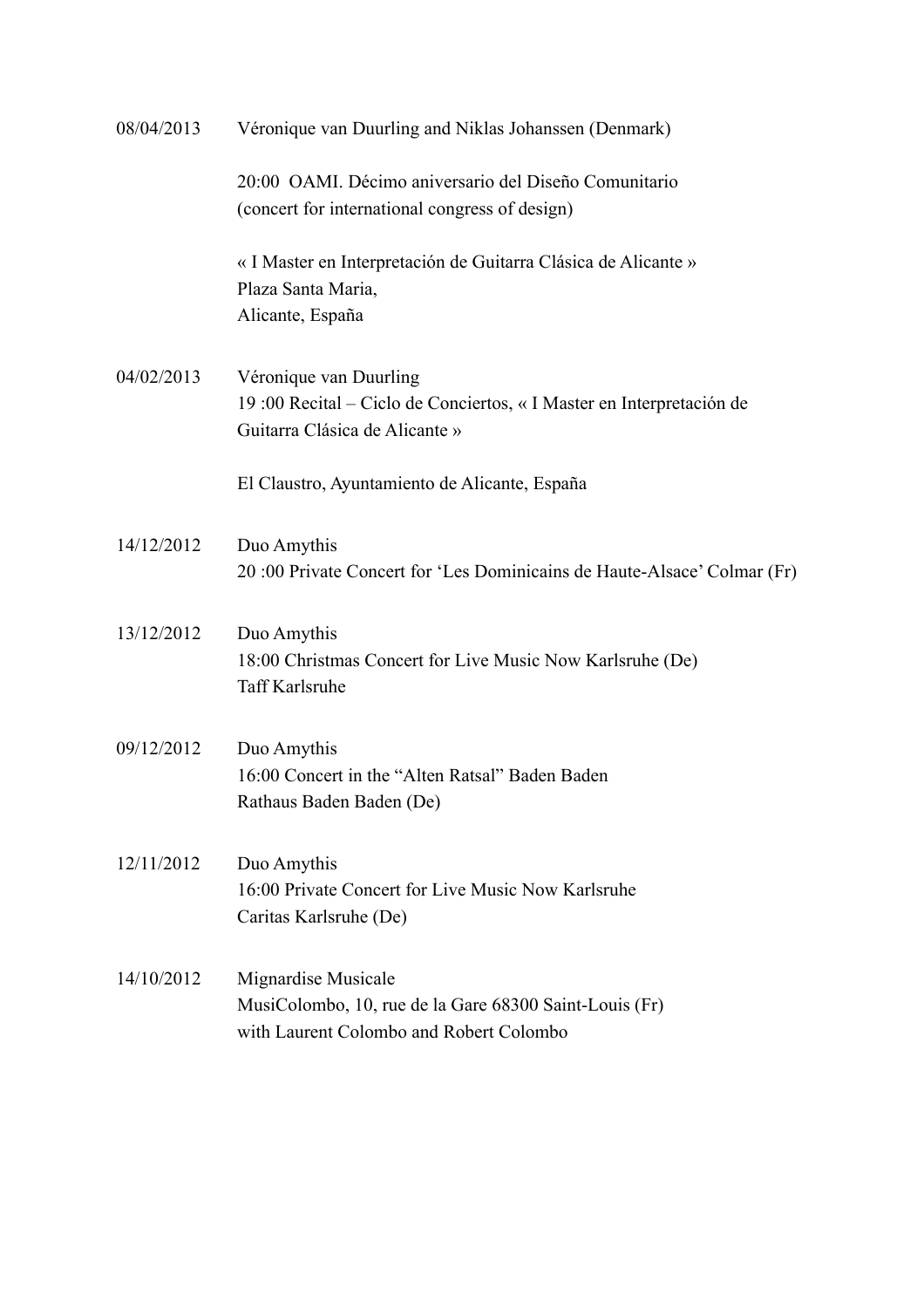| 23/09/2012 | Duo Amythis<br>16:00 Private Concert at exhibition opening<br>for Live Music Now Karlsruhe (De)<br>Sulzfeld im Kraichgau                             |
|------------|------------------------------------------------------------------------------------------------------------------------------------------------------|
| 14/08/2012 | 17:00 Private Concert for Live Music Now Karlsruhe (De)<br>with Harold Gretton                                                                       |
| 21/06/2012 | Diplôme de Spécialisation<br>Conservatoire de Strasbourg                                                                                             |
|            | Cité de la musique et de la danse<br>1 Place Dauphine 67076 Strasbourg Cedex, France                                                                 |
| 14/04/2012 | $20:15$ Solo Concert (40 min.) + Duo concert (Duo Amythis, 30 min.)                                                                                  |
|            | At the "Museumkerk" Lanaken<br>Groenplaats<br>3621 Rekem - Lanaken<br>Belgium                                                                        |
|            | Solo works by a.o. F. Sor, J.K. Mertz, H. Villa-Lobos, A. Kruisbrink, C.<br>Domeniconi.<br>Duo works by a.o. J.K. Mertz, M. de Falla, D. Bogdanovic. |
|            | http://www.lanaken.be/Vrije Tijd/Cultuur/Cultureel Centrum:27236/<br>Seizoen 2011 2012 chronologisch                                                 |
| 02/04/2012 | 19:00 Class Concert (Alexis Muzurakis and Susana Prieto)                                                                                             |
|            | Conservatoire de Strasbourg<br>Cité de la musique et de la danse<br>1 Place Dauphine 67076 Strasbourg Cedex, France                                  |
| 19/02/2012 | 17:00 Mignardise Musicale<br>MusiColombo, 10, rue de la Gare 68300 Saint-Louis, France                                                               |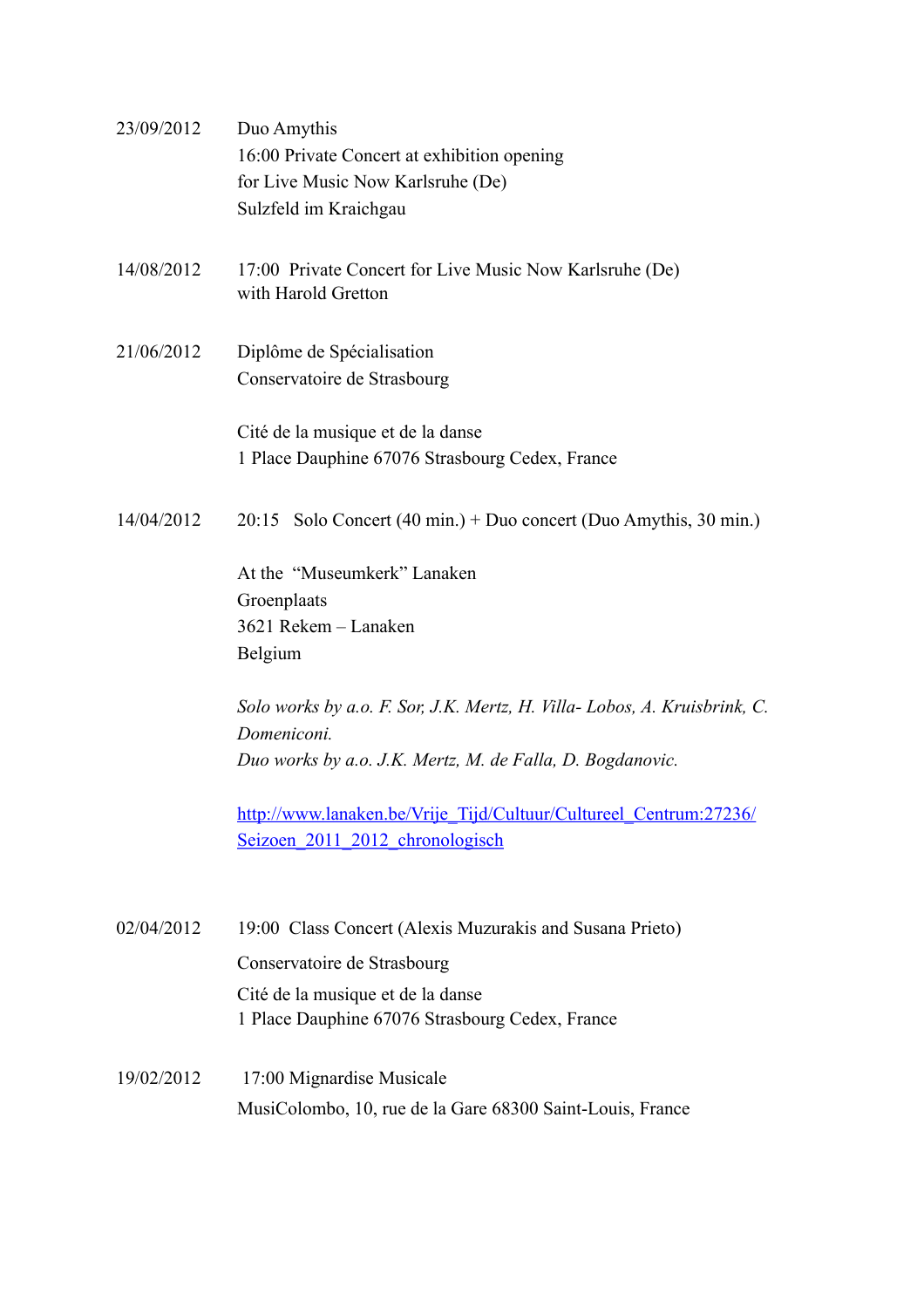| $10/09/2011$ - | Concerts + Masterclasses at the international Chamber Music Festival                                                                                                                                 |
|----------------|------------------------------------------------------------------------------------------------------------------------------------------------------------------------------------------------------|
| 17/09/2011     | Paxos, Greece                                                                                                                                                                                        |
| 13/09/2011     | 20:00 Duo Amythis with ensemble: John Bacon, Pablo Hernán Benedí,<br>Paolo Bonomini, Lara Dodds-Eden, Michail Palaiologou, Nikos Tsoukalas,<br>Rosalind Ventris, Bartosz Woroch, Natasha Zielazinski |
|                | Ravel - Cinq mélodies populaires grecques                                                                                                                                                            |
| <u>Program</u> | Saint-Saens - Carnival of the Animals XIII: 'Le Cygne' (The Swan)                                                                                                                                    |
|                | ٠<br>Vivaldi - Concerto for Two Mandolins, Strings and Continuo in G,<br>R532                                                                                                                        |
|                | <b>INTERVAL</b>                                                                                                                                                                                      |
|                | Guillaume Lekeu (1870-1894) - Nocturne (No 3 extrait de Trois<br>Poémes)                                                                                                                             |
|                | Brahms - Piano Quintet in F Minor, Op 34                                                                                                                                                             |
| 15/09/2011     | Duo Amythis alongside tenor John Bacon                                                                                                                                                               |
|                | Scarlatti - Two Sonatas                                                                                                                                                                              |
| <u>Program</u> | J K Mertz (1806-1856) - Two Miniatures (Am Grabe der Geliebten;<br>Tarantella)                                                                                                                       |
|                | Phillip Houghton (1954-) - Wave Radiance                                                                                                                                                             |
|                | Annette Kruisbrink (1958- ) - Homenaje a Andrés Segovia<br>(Encuentro; Scherzo; Llanto; Recuerdo)                                                                                                    |
|                | John Dowland and Thomas Morley - Songs                                                                                                                                                               |
|                | <b>INTERVAL</b>                                                                                                                                                                                      |
|                | Pierre Petit (1922-2000) - Tarantelle                                                                                                                                                                |
|                | Bach - Ciaccona BWV1004                                                                                                                                                                              |
|                | Joaquin Rodrigo (1901-1999) - Songs                                                                                                                                                                  |
|                | Mikis Theodorakis (1925-) - Three Epitaphios                                                                                                                                                         |
|                | More information at http://www.paxosfestival.org.uk                                                                                                                                                  |
| 26/09/2011     | 14:45 Duo Amythis                                                                                                                                                                                    |
|                | Pfarrgemeinde Liebfrauen,                                                                                                                                                                            |
|                | Lindenweg 3,                                                                                                                                                                                         |

76275 Ettlingen (DE)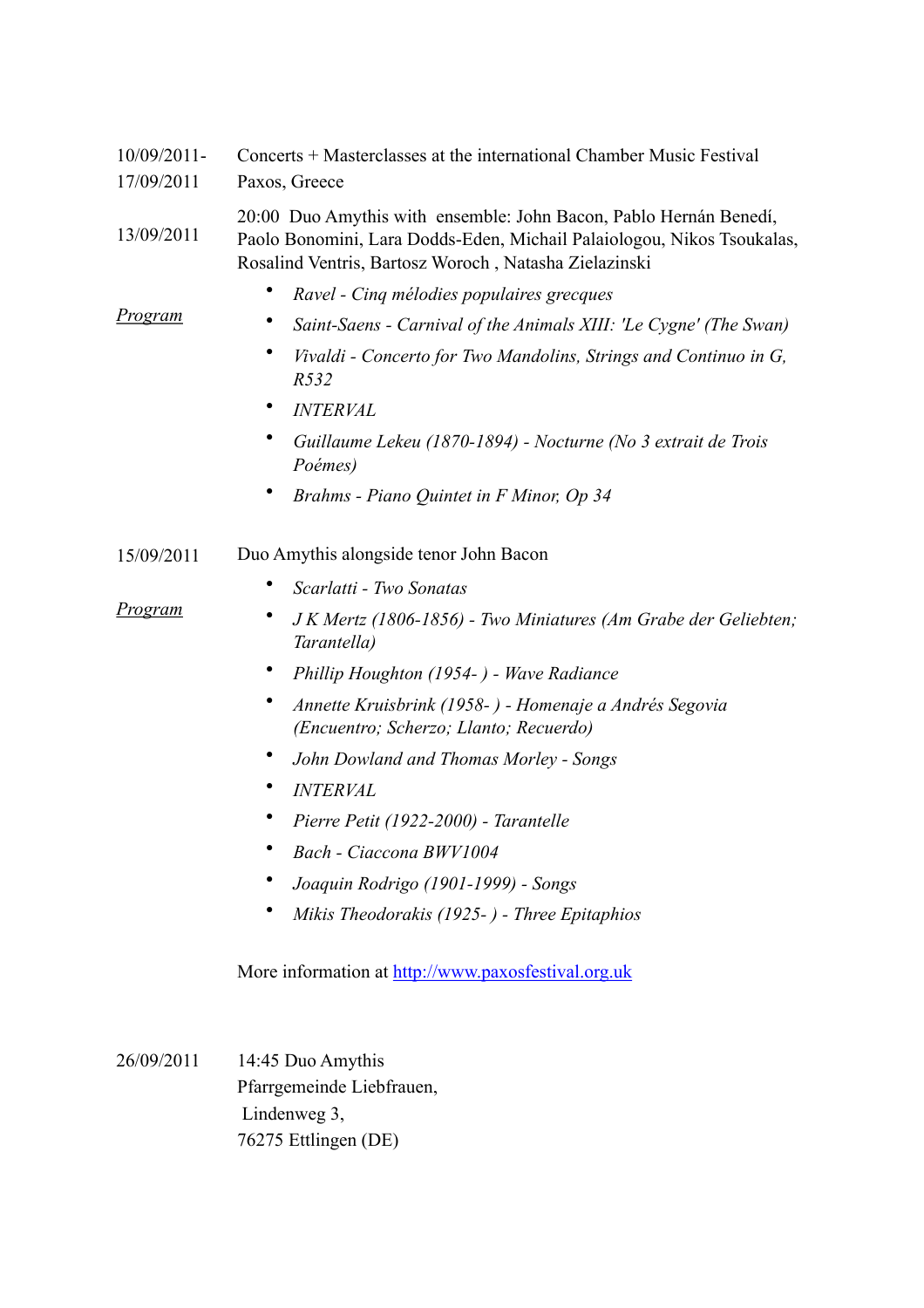07/09/2011 17:00-18:00 Duo Amythis Altenheim, Karlsruhe (De) Venue to be confirmed 12/07/20 10:00 Duo Amythis Concert for Live Music Now, Karlsruhe (De) Venue to be confirmed 04/07/2011 Concert at the international guitar festival Mikulov, Czech Republic 17:00 Duo Amythis The Mikulov Castle 692 01 Mikulov Zámek ¼ (CZ) More information at<http://www.gfmikulov.com/> 20/05/2011 15:30 Duo Amythis Caritaswaldheim, Friedrichstaler Allee 50 76131 Karlsruhe (De) 13/05/2011 19:00 Duo Amythis English Speaking Community, May Ball Château d'Ile 4 Quai Heydt 67540 Ostwald (FR) 03/03/2011 18:30 Duo Amythis Vernissage musical de l'exposition de Djoti Bjalava (Concert at the exposition of arts from Djoti Bjalava) Cour des Boecklin, 17 rue Nationale, 67800 Bischheim (Fr)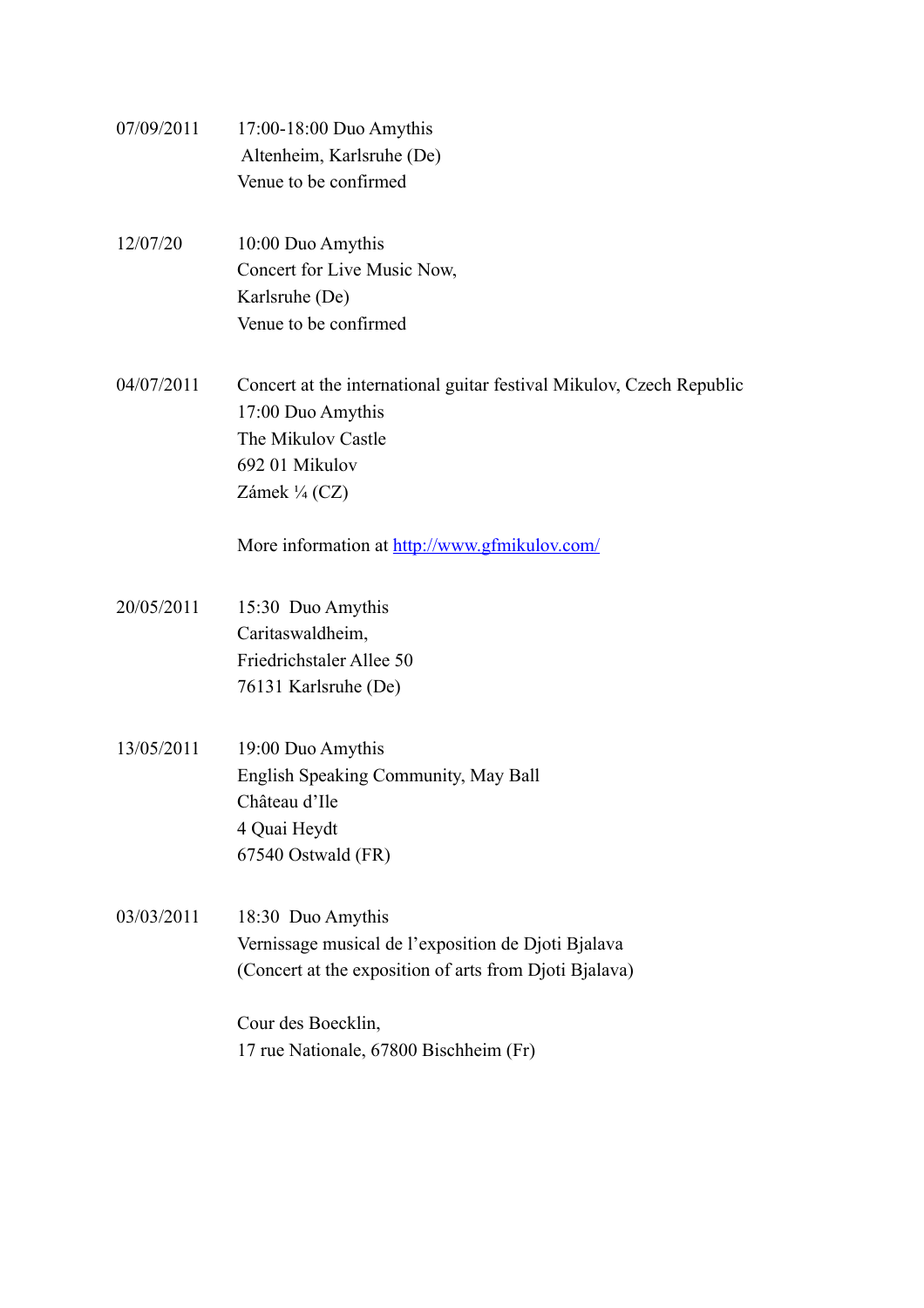| 20/01/2011 | 20:00 La Guitare, l'honneur                                                 |
|------------|-----------------------------------------------------------------------------|
|            | Nouveaux Talents Series du Conservatoire de Strasbourg (Fr)                 |
|            | Concert organized by the conservatory of Strasbourg, for the 5 major price- |
|            | winners at international guitarfestivals in 2010.                           |
|            | Véronique van Duurling, Harold Gretton, Fumiaki Kondo, Jelica Mijanovic,    |
|            | Shinichiro Tokunaga                                                         |
|            | Salle d'orchestre, Cité de la musique et de la danse Strasbourg             |
|            | 1 place Dauphine, 67076 Strasbourg                                          |
| 27/11/2010 | 19:00 - Autumn Guitar Series                                                |
|            | Duo Amythis, Valery Burot and Shin-Ichiro Tokunaga – Gala Concert in        |
|            | Barocksaal FH Gengenbach (DE)                                               |
|            | Klosterstraße 14                                                            |
|            | 77723 Gengenbach                                                            |
|            | www.autumn-guitar-series.com                                                |
| 20/11/2010 | 19:00 - Autumn Guitar Series                                                |
|            |                                                                             |
|            | Duo Amythis, Valery Burot and Shin-Ichiro Tokunaga - Gala Concert in        |
|            | Christuskirche Kehl (DE)                                                    |
|            | Friedhofstraße 1                                                            |
|            | 77694 Kehl, Deutschland                                                     |
|            | www.autumn-guitar-series.com                                                |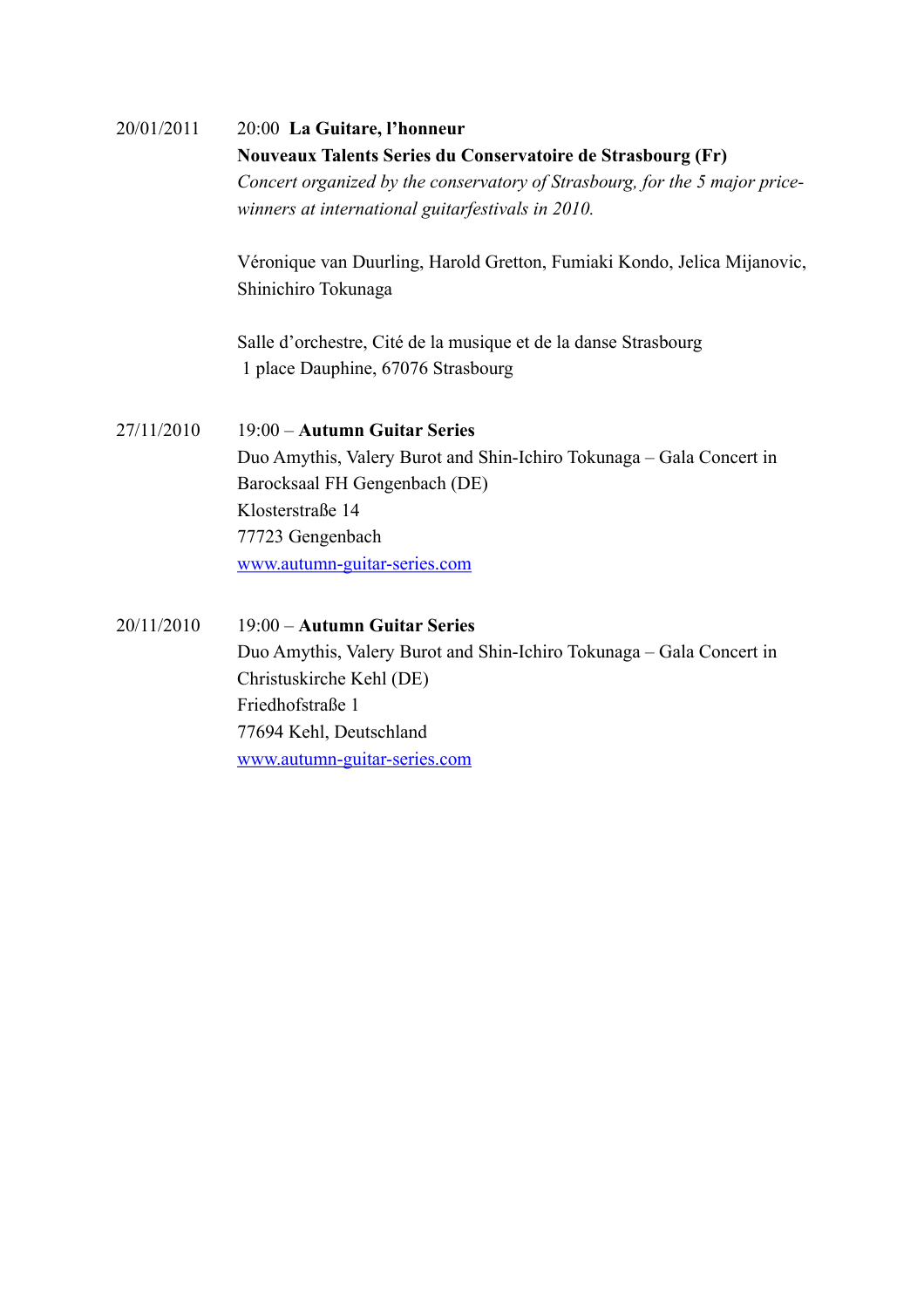## 23/09/2010 19:30 – **Autumn Guitar Series** Duo Amythis – concert in Galerie No Smoking, Strasbourg (Fr) <http://galerie-nosmoking.fr.nf/pages/projets.html> 19, Rue Thiergarten 67000 Strasbourg [www.autumn-guitar-series.com](http://www.autumn-guitar-series.com)

06/11/2010 19:30 – **Autumn Guitar Series** Duo Amythis, Valéry Burot and Shin-Ichiro Tokunaga – Gala Concert in Galerie No Smoking, Strasbourg (Fr) <http://galerie-nosmoking.fr.nf/pages/projets.html> 19, Rue Thiergarten 67000 Strasbourg [www.autumn-guitar-series.com](http://www.autumn-guitar-series.com)

18/09/2010 19:30 – **Autumn Guitar Series** Duo Amythis - Concert in Kehl (DE) Concert with Sekt and Dinner Restaurant "Villa Schmidt" Ludwig-Trick-Straße 12 77694 Kehl, Deutschland [www.autumn-guitar-series.com](http://www.autumn-guitar-series.com)

- 19/09/2010 14:00, 15:15 and 16:00 Duo Amythis – Concerts in Hotel de Ville Strasbourg (Fr) "Heritage Day"
- 21/09/2010 14:30 Concert in Karlsruhe (De) Venue to be confirmed "Live Music Now" Duo Amythis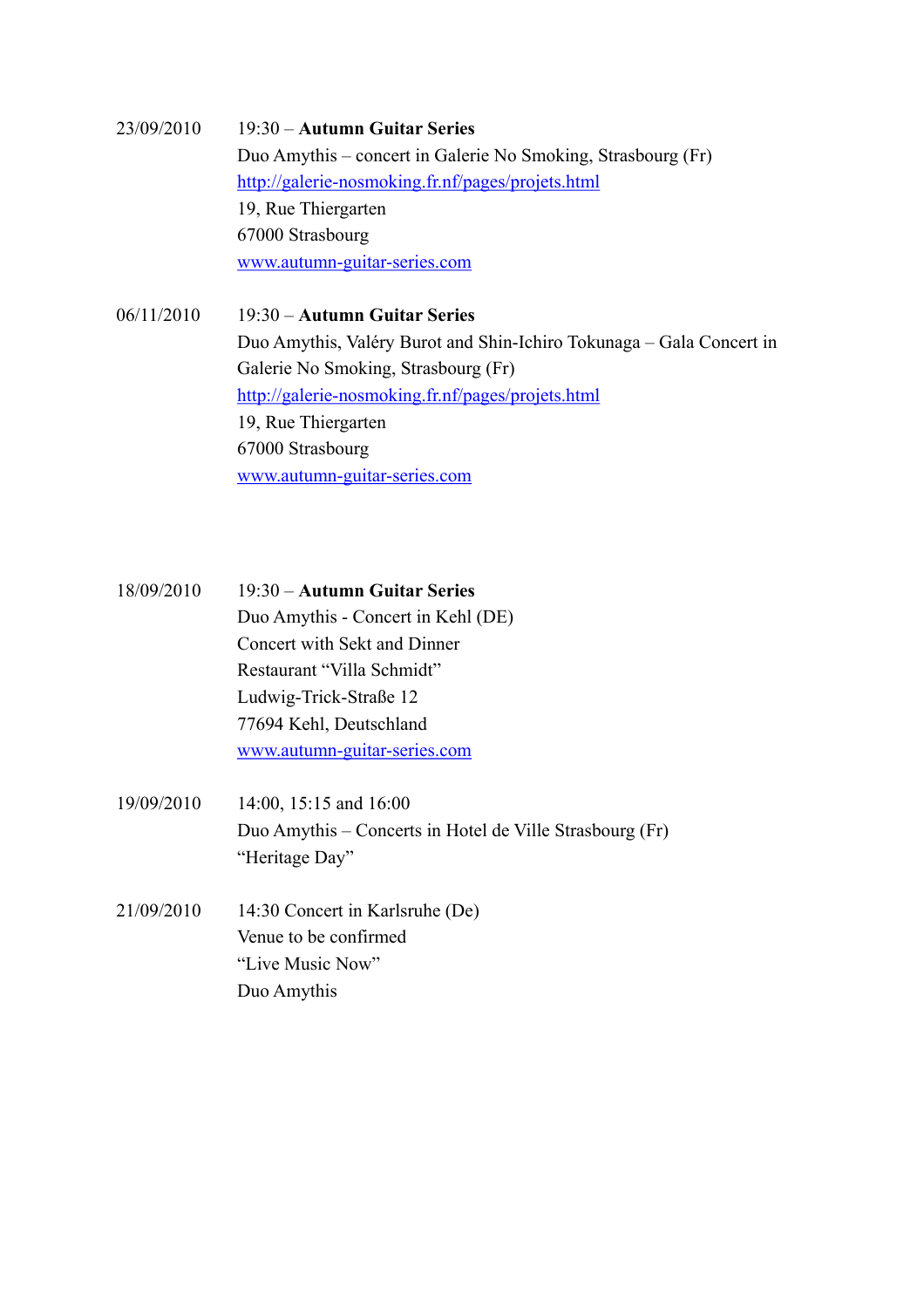| 27/07/2010                                   | Live TV broadcast and interview for VRT Belgium.<br>Show: Villa Vanthilt, presented by Marcel Vanthilt                                                                    |
|----------------------------------------------|---------------------------------------------------------------------------------------------------------------------------------------------------------------------------|
| 05/08/2010                                   | Live TV broadcast and interview for TV Limburg Belgium.<br>Studio TVL, presented by Cynthia Reekmans                                                                      |
| 13/08/2010                                   | 15:00 Concert Haus Bühlblick Karlsruhe (De)<br>"Live Music Now"<br>Duo Amythis                                                                                            |
| 21/06/2010                                   | 20:00 Duo Amythis<br><b>Institut Culturel Italien</b><br>7, rue Schweighaeuser, Strasbourg (Fr)                                                                           |
| 20/06/2010                                   | 14:30 Duo Amythis<br>Molenhof<br>Maastricht (Nl)                                                                                                                          |
| 19/06/2010                                   | 14:30 Duo Amythis<br>Bergh<br>St. Odilienberg (Nl)                                                                                                                        |
| $13-18/04/201$ Duo Amythis<br>$\overline{0}$ | <b>Concert and Masterclasses</b><br>Harmonia Cordis Guitar Festival, Odorheiu-Secuiesc<br>Transylvania, Romania<br><u>http://harmoniacordis.org/site/?page_id=406⟨=en</u> |
| 08/03/2010                                   | 14:00 Duo Amythis<br><b>VKH Kliniek</b><br>Heerlen (Nl)                                                                                                                   |
| 08/03/2010                                   | 19:00 Duo Amythis<br>St. Odilia<br>Geleen (Nl)                                                                                                                            |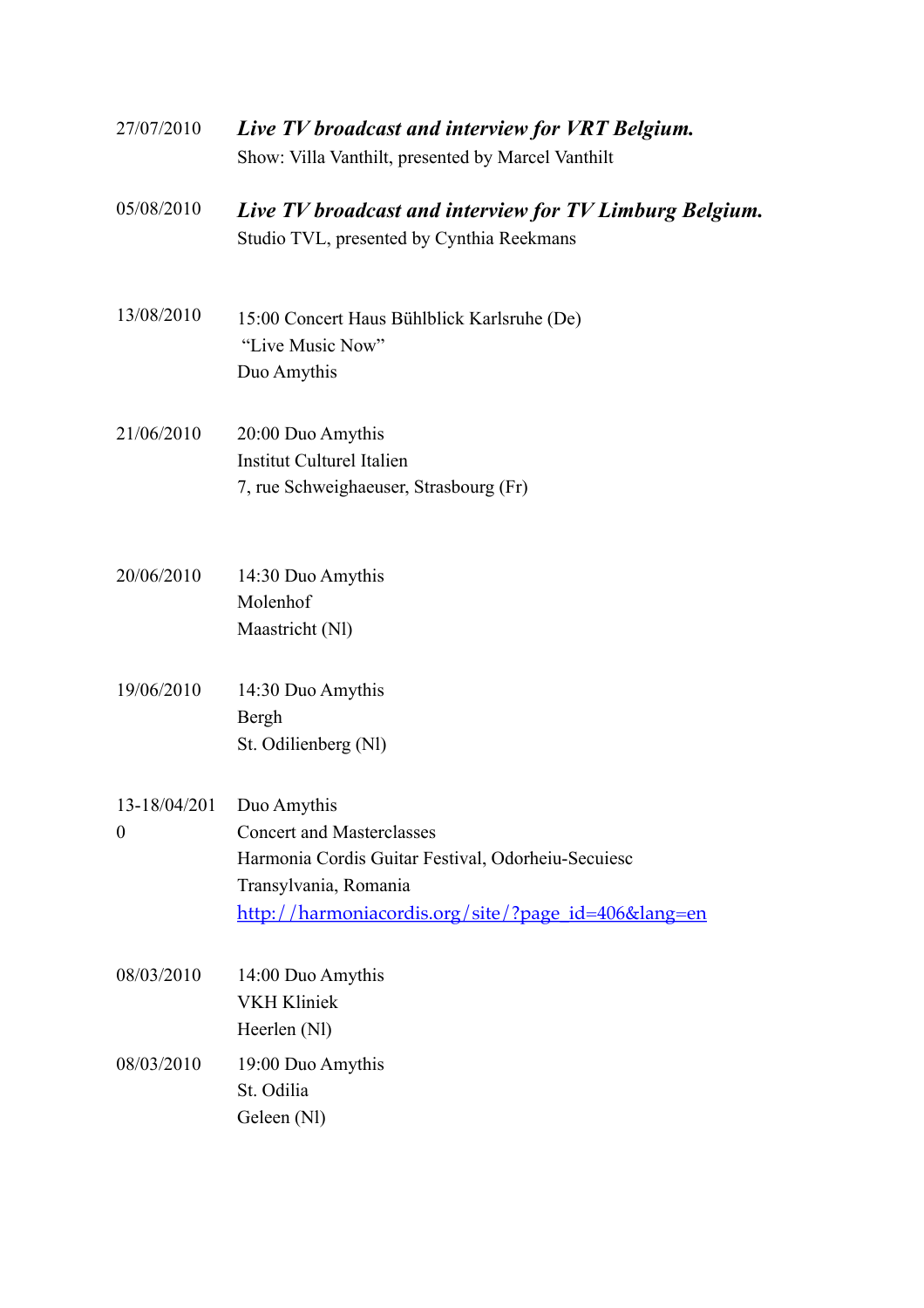| 07/03/2010 | 15:00 Duo Amythis                                           |
|------------|-------------------------------------------------------------|
|            | Domaine Cauberg                                             |
|            | Valkenburg (Nl)                                             |
|            |                                                             |
| 16/01/2010 | 19:30 Duo Amythis                                           |
|            | <b>Wesley Music Centre</b>                                  |
|            | <b>ACT</b> Australia                                        |
|            |                                                             |
| 12/12/09   | 20:00 Duo Amythis                                           |
|            | <b>Lucerne Guitar Concerts</b>                              |
|            | More information on www.lucerneguitarconcerts.com           |
|            | Switzerland (CH)                                            |
|            |                                                             |
| 26/11/09   | 19.00, St.-Gerlachus,                                       |
|            | Bieslanderweg 60,                                           |
|            | 6213 AL Maastricht (Nl)                                     |
|            | With Harold Gretton                                         |
|            |                                                             |
| 24/11/09   | 15:00-16:30, Vincent de Paul                                |
|            | Schoolstraat 15,5981 AH Panningen (Nl)                      |
|            | With Harold Gretton                                         |
|            |                                                             |
| 19/11/09   | 18:45-21:00, St. Jan Babtist                                |
|            | Neerstraat 1, Swalmen (Nl)                                  |
|            | With Harold Gretton                                         |
|            |                                                             |
| 15/11/09   | 16:00-17:00, Duo Amythis                                    |
|            | Cellebroederskapel                                          |
|            | Brusselsestraat 58, Maastricht (Nl)                         |
|            |                                                             |
| 08/11/09   | 20:00, Concert with The Diversus Guitar Ensemble in Ireland |
|            | Mermaids Arts Centre (Ire)                                  |
|            |                                                             |
| 07/11/09   | 20:00, Concert with The Diversus Guitar Ensemble in Ireland |
|            | Curtis Theatre Cork (Ire)                                   |
|            |                                                             |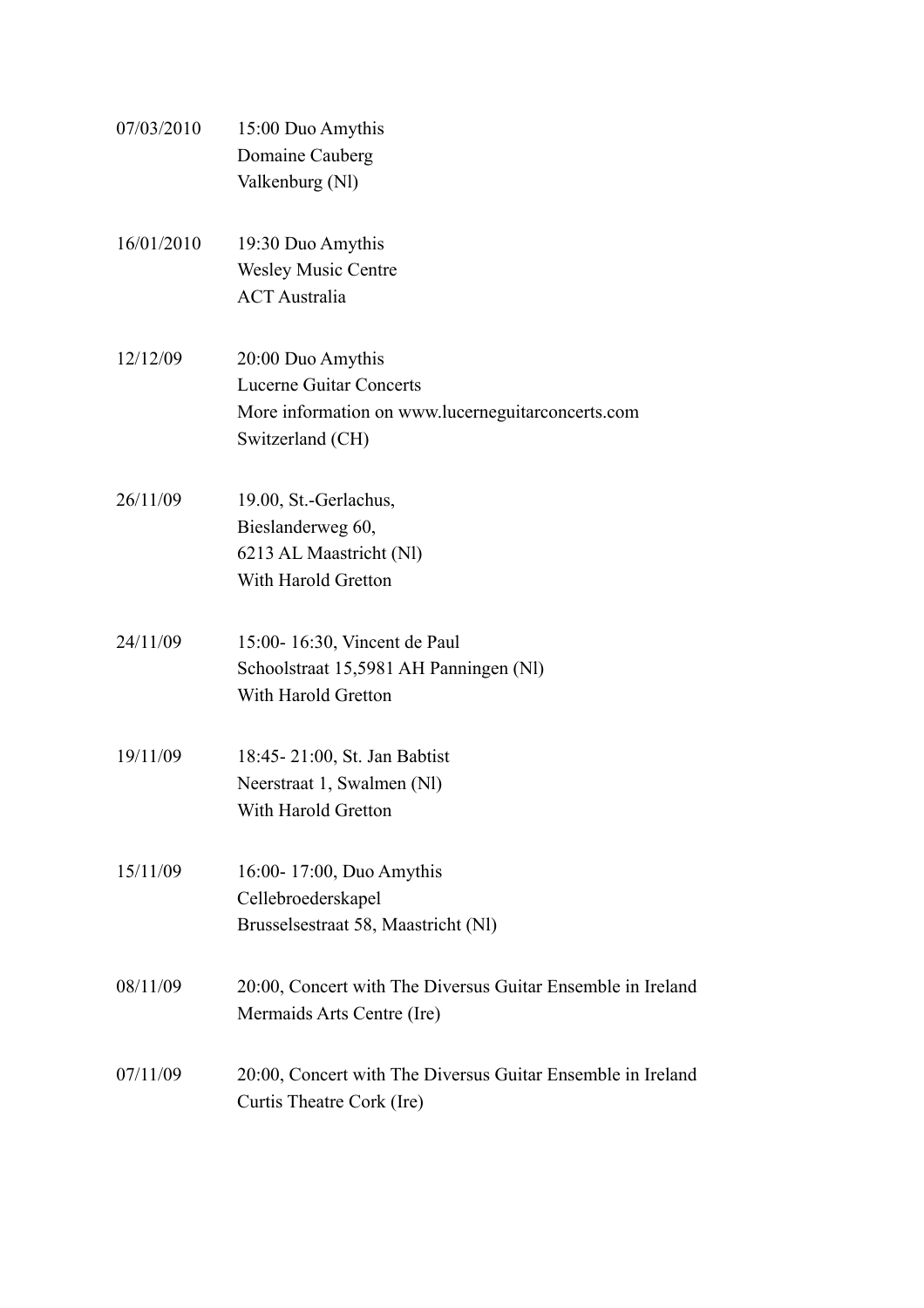| 06/11/09 | 20:00, Concert with The Diversus Guitar Ensemble in Ireland<br>Millenium Theatre Limerick (Ire)       |
|----------|-------------------------------------------------------------------------------------------------------|
| 05/11/09 | 20:00, Concert with The Diversus Guitar Ensemble in Ireland<br>Dunamise Arts Centre (Ire)             |
| 08/10/09 | 18.30, Kloosterbibliotheek Wittem,<br>Wittemer Allee 32<br>6286 AB Wittem (Nl)<br>With Harold Gretton |
| 24/09/09 | 15.00, Campagne,<br>Medoclaan 66<br>6213 EC Maastricht (Nl)<br>With Harold Gretton                    |
| 24/09/09 | 18.30, La Valence,<br>Gronsvelderweg 140<br>6229 VN Maastricht (Nl)<br>With Harold Gretton            |
| 04/09/09 | 14.30, Panhuys,<br>Panhuys 1,<br>6336 AH Hulsberg (Nl)<br>With Harold Gretton                         |
| 26/08/09 | 14.30, Op den Toren,<br>Valkenburgerweg 67<br>6361 EB Nuth (Nl)<br>With Harold Gretton                |
| 26/06/09 | Laethof,<br>Kerkrade (Nl)<br>With Harold Gretton                                                      |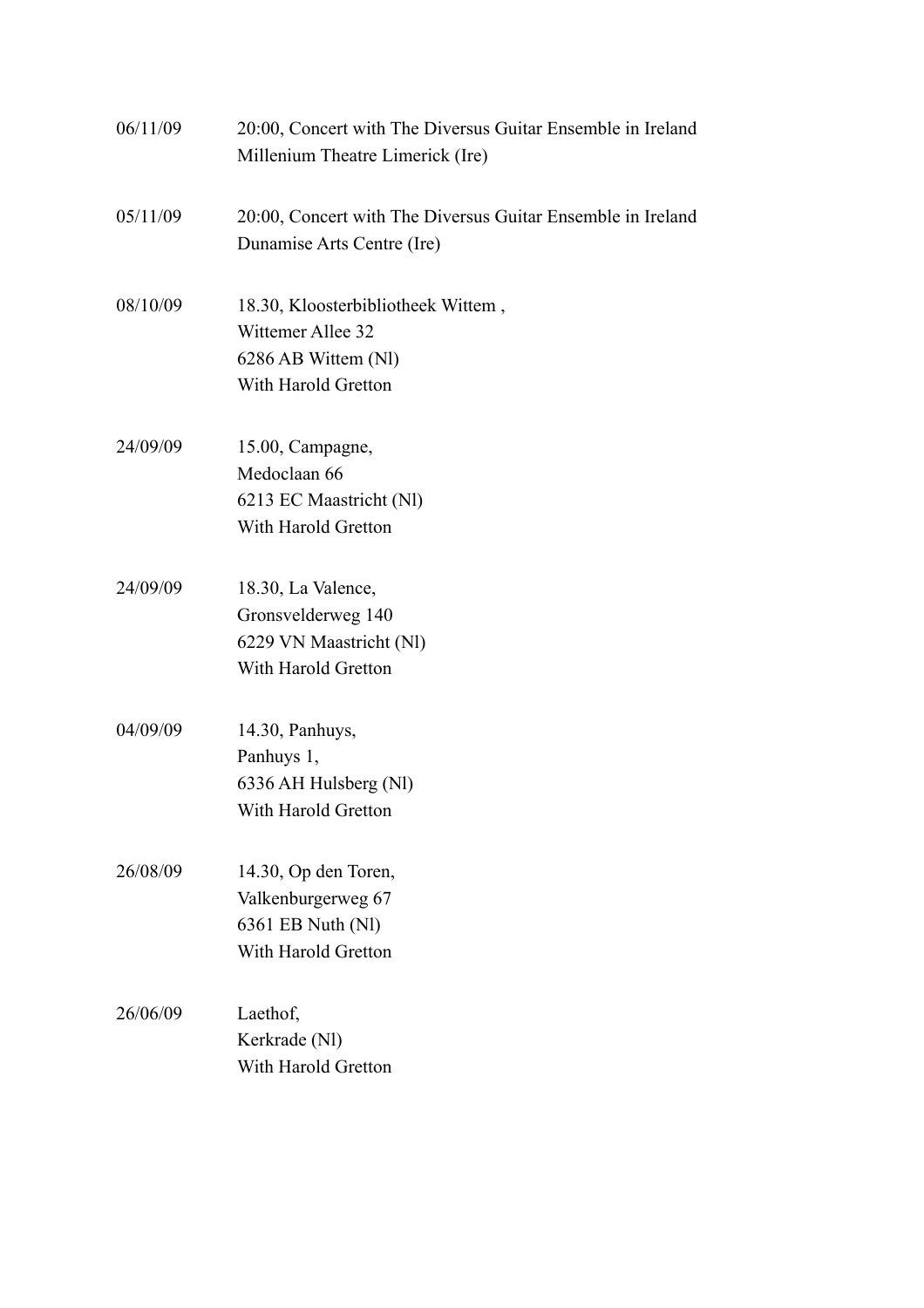| 18/06/09 | 11.15, Graduation Recital                                                                   |
|----------|---------------------------------------------------------------------------------------------|
|          | <b>Matty Nielzaal</b>                                                                       |
|          | Conservatorium Maastricht (Nl)                                                              |
| 17/06/09 | Zusters onder de Bogen                                                                      |
|          | Maastricht (Nl)                                                                             |
|          | With Harold Gretton                                                                         |
| 14/06/09 | Schloss Merode,                                                                             |
|          | Kreuzherrenstrasse 1, Langerwehe (De)                                                       |
|          | With Harold Gretton                                                                         |
| 17/05/09 | 15.00, Concert with the Nederlands Jeugd Gitaarorkest<br>Schouwburg Almere, Grote Zaal (Nl) |
| 26/04/09 | 16.00, Concert with the Nederlands Jeugd Gitaarorkest<br>Hoogeveen (N1)                     |
| 25/04/09 | 20:00, Concert with the Nederlands Jeugd Gitaarorkest<br>Amsterdam (N1)                     |
| 15/04/09 | De Dormig,                                                                                  |
|          | Landgraaf (Nl)                                                                              |
|          | With Angélique van Duurling                                                                 |
| 26/03/09 | De Beyart,                                                                                  |
|          | Maastricht (Nl)                                                                             |
|          | With Angélique van Duurling                                                                 |
| 13/03/09 | Helen Maxwell Gallery Braddon,                                                              |
|          | Canberra, Australia                                                                         |
|          | Duo-concert with Harold Gretton                                                             |
| 31/01/09 | All Saints Church Ainslie,                                                                  |
|          | Canberra, Australia                                                                         |
|          | Duo-concert with Harold Gretton                                                             |